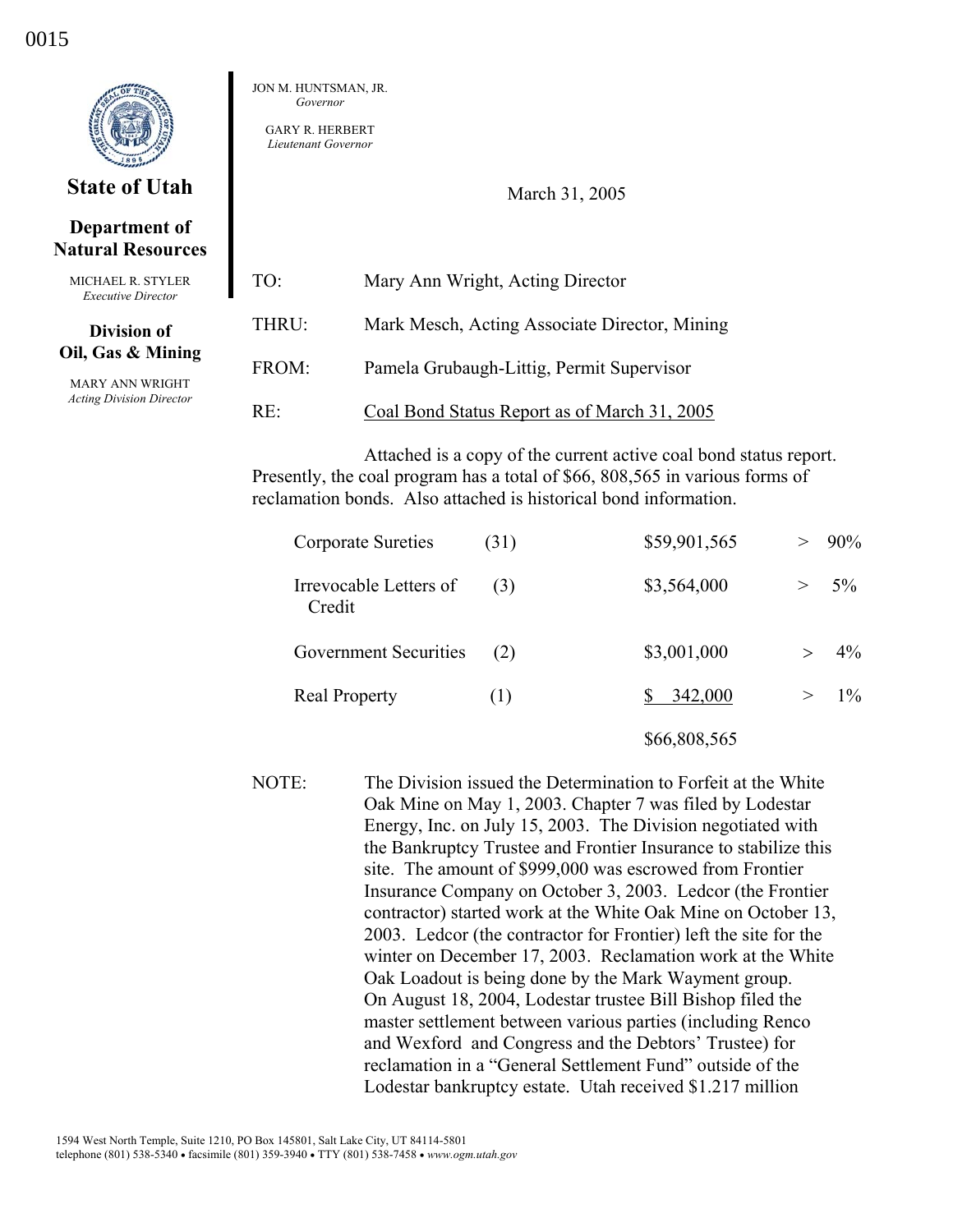Page 2 March 31, 2005 Coal Bond Status Report

> dollars as part of this Settlement Agreement. The contract with the Frontier contractor, Ledcor, was terminated by the Division and on September 8, 2004. A total amount of \$318,128.60 was requested for transfer to the state of Utah, Division of Oil, Gas and Mining, for the sole benefit of reclamation of the Lodestar Energy, Inc.'s Whiskey Creek Mine as a result of the termination of this contract. VCM contractors were awarded the contract for reclamation at the Whiskey Creek Mine. Reclamation work started on October 4, 2004 and the contractor had to leave the site due to weather conditions on November 4, 2004. VCM will return when weather permits in 2005 to complete the reclamation work.

> AMR program is the "administrator" for this reclamation work.

 Forfeiture sites reclaimed: Blazon (October 4, 2000), Sunnyside Mine (July 1, 1999), Summit #1 (November 20, 1997), Boyer Mine (April 17, 1997), and Black Jack #1 Mine (November 1992). J.B. King Mine received final bond release on March 24, 2000 and Trail Canyon Mine on December 28, 2000. Three bonds were fully released during the second quarter of 1998: Knight Mine (April 21, 1998), Gordon Creek #3  $\&$  #6 Mine, and Huntington #4 Mine (both on May 22, 1998).

Attachment cc: Wayne Hedberg Price Field Office Public Information Center O:\COALBOND\_RPT\Coalbond31312005.doc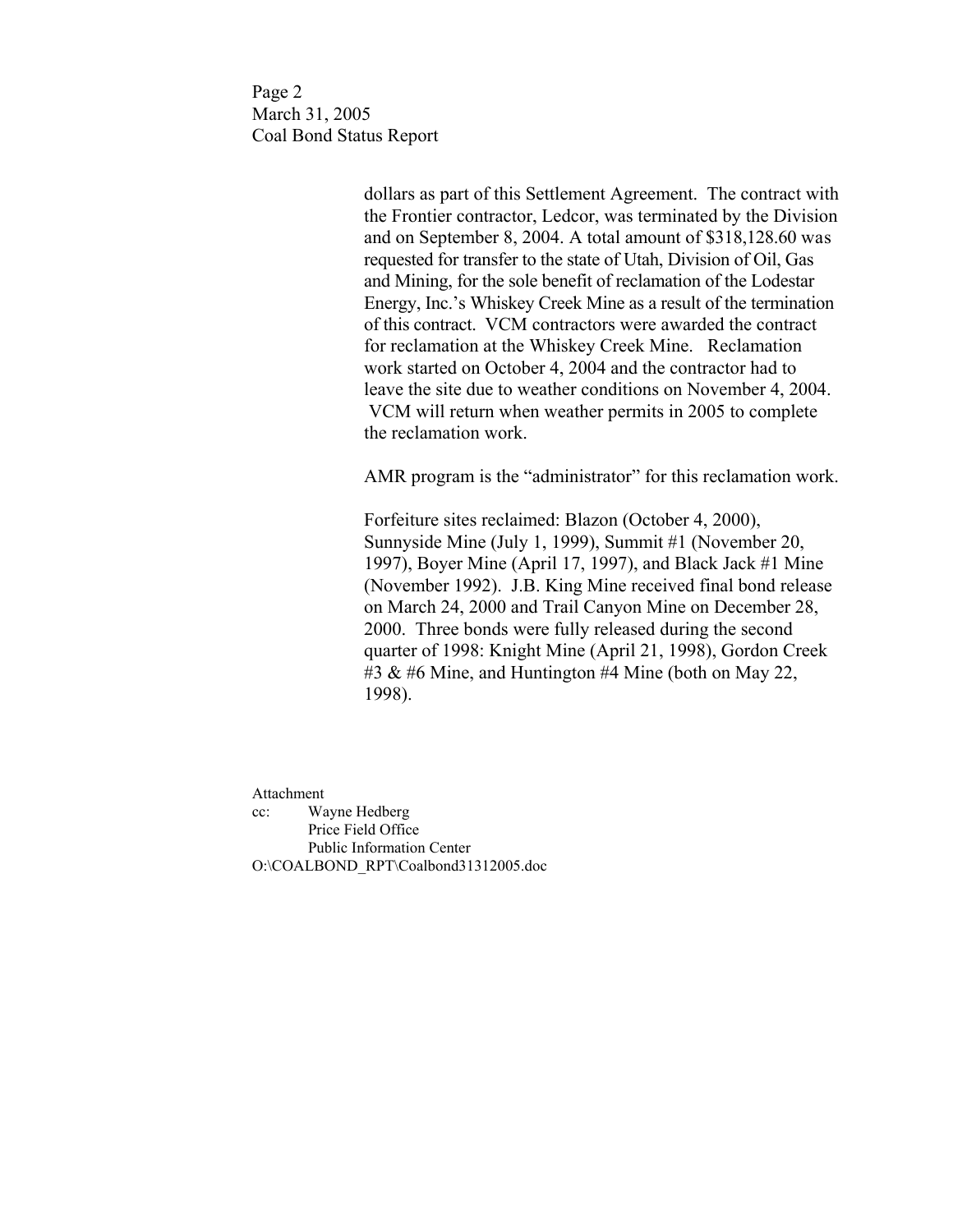| <b>NAME Of Project</b><br><b>Permit Number</b>                             | <b>Disturbed</b><br><b>Surface</b><br><b>Acres</b> | <b>Present Bond</b><br><b>Amount</b><br>(Year Dollars) | <b>Type of Bond</b><br><b>Posted</b> | <b>Principal Holder*</b><br>(Best's Rating)<br>2005               | <b>Year Date</b><br><b>Posted</b><br>(Ridered) | Cost per<br>Acre | <b>Comments</b>                                                                                                                                                                                                                                                                                                                                                                                                                                                                                                                                                                                                                                                                                                                                                                                             |
|----------------------------------------------------------------------------|----------------------------------------------------|--------------------------------------------------------|--------------------------------------|-------------------------------------------------------------------|------------------------------------------------|------------------|-------------------------------------------------------------------------------------------------------------------------------------------------------------------------------------------------------------------------------------------------------------------------------------------------------------------------------------------------------------------------------------------------------------------------------------------------------------------------------------------------------------------------------------------------------------------------------------------------------------------------------------------------------------------------------------------------------------------------------------------------------------------------------------------------------------|
| <b>Castle Gate Holding Company</b><br><b>Castle Gate Mine</b><br>C/007/004 | 63                                                 | \$680,154<br>(2004)                                    | Surety                               | <b>Travelers Casualty</b><br>& Surety Co.<br>#104329369<br>$(A+)$ | 07/30/04                                       | \$10,796         | Increased to \$4,415,505 on 10/3/94; Reclamation<br>Agreement Submitted 1/95. Ridered 2/6/96. Phase I<br>Bond Release of \$400.775 on 1/31/97. Ridered<br>9/9/97 from \$6,757,451. Ridered to Castle Gate<br>Holding Company, permit transferred on 9/13/98.<br>Three replacement bonds submitted and accepted<br>on 7/1/99, (\$601,333 Each, \$1,804,000 total).<br>Ridered on 4/10/01 to \$1,071,000 for Phase II bond<br>release at Hardscrabble and Sowbelly. Approved<br>Phase II Bond Release on 6/5/03 in the amount of<br>\$390,846 - \$680,154 remaining Ridered on 7/8/03.<br>The three bonds with St. Paul Fire and Insurance.<br>Travelers and Insurance Company of the State of<br>PA were released, effective July 30, 2004 - replaced<br>with one Travelers bond in the amount of \$680.154. |
| <b>Canyon Fuel Co, LLC</b><br><b>Skyline Mine</b><br>C/007/005             | 74.31                                              | \$5,076,000<br>(2004)                                  | <b>Surety</b>                        | St. Paul Fire &<br>Marine Ins. Co.<br>400SA1919 (A)               | 05/18/00                                       | \$68,308         | Original Bond Amount - \$1,850,500 (6/20/89); Bonds<br>replaced 7/30/90; Rider added 3/15/90; Rider added<br>6/9/92; Transferred from Costal Energy to Canyon<br>Fuel Co. LLC on 12/20/96. \$6,140,000 agreed on<br>6/23/97, to be posted by 7/28/97. Conference held.<br>Bond re-adjusted to \$5,076,000 (2001), and posted<br>10/23/97. Replaced surety 6/1/98, new parent ARCH<br>Western Resources. Replaced surety 5/18/00.<br>Liberty Mutual released on 5/8/01. Cost revised to<br>\$4,697,000 in 2004 dollars on 4/03.                                                                                                                                                                                                                                                                              |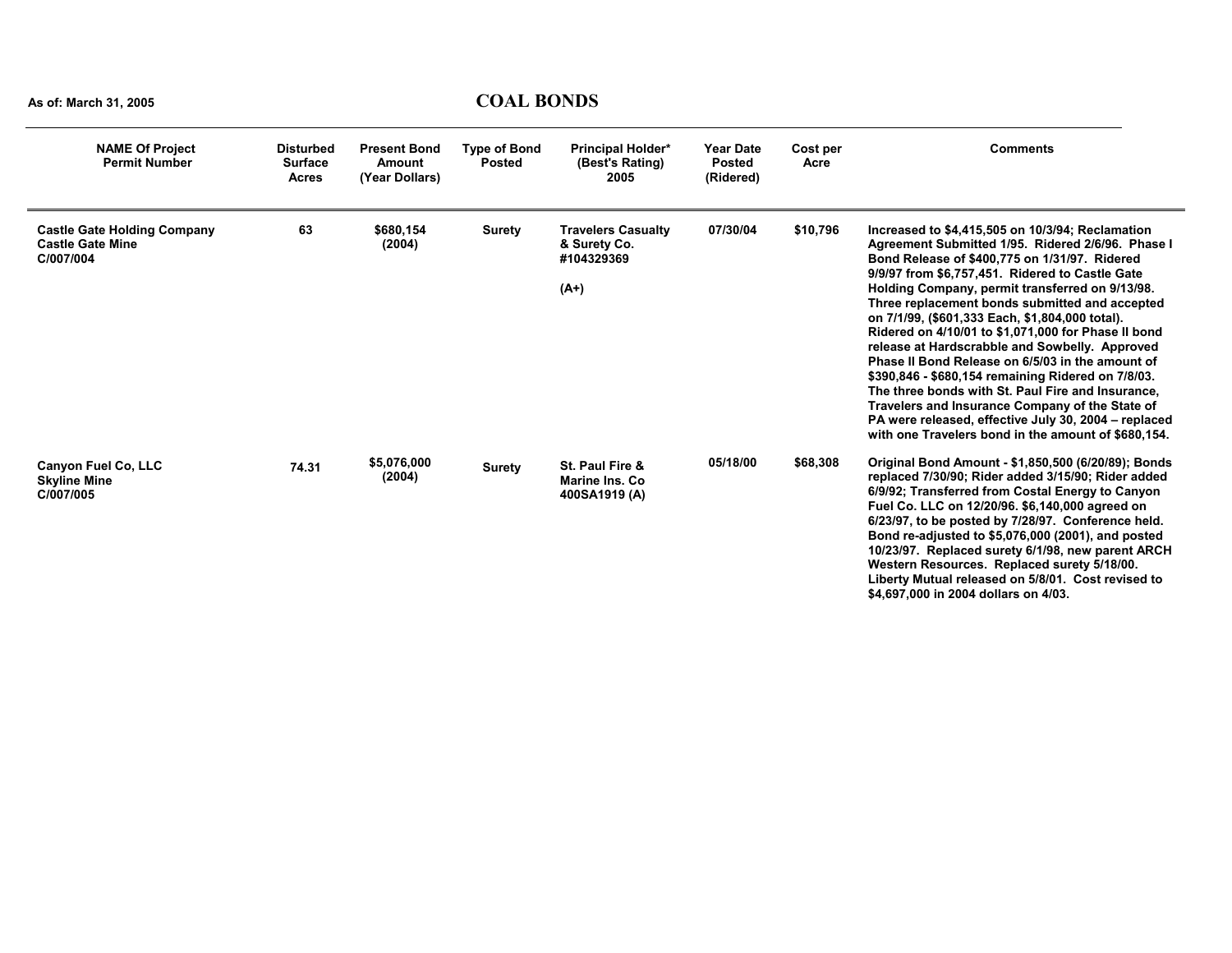| <b>NAME Of Project</b><br><b>Permit Number</b>                            | <b>Disturbed</b><br><b>Surface</b><br><b>Acres</b> | <b>Present Bond</b><br><b>Amount</b><br>(Year Dollars) | <b>Type of Bond</b><br><b>Posted</b>      | Principal Holder*<br>(Best's Rating)<br>2005                                                                                                | <b>Year Date</b><br><b>Posted</b><br>(Ridered) | Cost per<br>Acre | <b>Comments</b>                                                                                                                                                                                                                                                                                                                                                                                                                                                                                                                                                                                                                                                                                                                                                                                                                                                                                                          |
|---------------------------------------------------------------------------|----------------------------------------------------|--------------------------------------------------------|-------------------------------------------|---------------------------------------------------------------------------------------------------------------------------------------------|------------------------------------------------|------------------|--------------------------------------------------------------------------------------------------------------------------------------------------------------------------------------------------------------------------------------------------------------------------------------------------------------------------------------------------------------------------------------------------------------------------------------------------------------------------------------------------------------------------------------------------------------------------------------------------------------------------------------------------------------------------------------------------------------------------------------------------------------------------------------------------------------------------------------------------------------------------------------------------------------------------|
| <b>Plateau Mining Corp.</b><br><b>Star Point Mine</b><br>C/007/006        | 173.2                                              | \$3,118,400<br>(2004)                                  | <b>Surety</b>                             | <b>Travelers Casualty</b><br>& Surety Ins. Co.<br>#104329368<br>$(A+)$                                                                      | 07/01/99<br>11/10/04                           | \$18,004         | Reclamation Agreement Signed 11/2/90; Ridered<br>"termination" language 9/91; Increased to<br>\$5,180,000 (1996) on 4/27/94. Increased to<br>\$10,581,000 on 9/24/98. Three replacement bonds<br>submitted and accepted on 7/1/99,<br>(\$3,527,000 each, \$10,581,000 total). Temporary<br>cessation effective on 2/11/00. Permanent<br>cessation on 6/5/00. Reclamation Agreement<br>resigned on 6/5/03. Star Point Waste Fuel permitted<br>on 11/14/03. Bond reduced to \$7,796,000 (\$2,875,000<br>reduction) on 12/4/03, ridered on 1/12/04. The three<br>bonds with St. Paul Fire and Insurance, Travelers<br>and Insurance Company of the State of PA were<br>released, effective July 30, 2004 - replaced with one<br>Travelers bond in the amount of \$7, 796,000. Phase<br>I bond release was approved effective 10/21/2004.<br>The bond was reduced from \$7,796,000 to \$3, 118,<br>400 on November 10, 2004. |
| <b>Hiawatha Coal Company</b><br><b>Hiawatha Mine Complex</b><br>C/007/011 | 290                                                | \$2,838,000<br>(2002)                                  | Irrevocable<br>Letter of<br><b>Credit</b> | <b>Bank One, Arizona</b><br>S 005519                                                                                                        | 12/12/97                                       | \$9,786          | Permit transferred from U.S. Fuel Company to<br>Hiawatha Coal Company on 12/12/97. ILOC<br>evergreen clause added 4/23/03.                                                                                                                                                                                                                                                                                                                                                                                                                                                                                                                                                                                                                                                                                                                                                                                               |
| <b>NEICO</b><br><b>Wellington Prep. Plant</b><br>C/007/012                | 392                                                | \$4,904,000<br>(1999)                                  | <b>Surety</b>                             | <b>Fidelity and Deposit</b><br>Co. of Maryland<br>#4013097<br>(A)                                                                           | 01/12/2000                                     | \$12,510         | Permit Transfer to Genwal 10/10/89; Permit Transfer<br>to Castle Valley Resources 12/5/91; Rider added<br>5/27/93 Transferred to NEICO 4/18/94. Bond ridered<br>3/29/94 & 9/09/94 from \$3,279,000. Ridered to<br>\$6,036,000 on 9/18/95. Ridered to \$4,904,000<br>(Division approved bond amount change on<br>2/18/98.) Safeco bond (#5612988) replaced on<br>1/12/2000. Reclamation cost will be revised at<br>renewal in 2004. Reclamation Agreement signed<br>again on 5/26/03.                                                                                                                                                                                                                                                                                                                                                                                                                                     |
| <b>UtahAmerican Energy, Inc.</b><br><b>Horse Canyon Mine</b><br>C/007/013 | 102.37                                             | \$1.061.328<br>(2003)<br>\$1,556,000<br>(2003)         | <b>Surety</b>                             | <b>Lincoln General</b><br><b>Insurance Company</b><br># SUR004892 (A-)<br><b>XL Specialty</b><br><b>Insurance Company</b><br>SB9905586 (A+) | 09/18/98<br>(1/4/01)<br>(7/23/02)<br>7/20/01   | \$27,440         | IPA Acquired Horse Canyon Mine 4/5/90; Permit<br>issued 5/6/91; Bond increased 5/3/91. Phase I Bond<br>release on 2/5/97 in the amount of \$812,276, and<br>revised on 2/19/97. Permit transferred from IPA to<br>UtahAmerican Energy, Inc. on 12/22/98. ILOC<br>released 1/5/99. Increased to \$1, 253,000 for permit<br>renewal. \$1,556,000 issued for Lila Canyon addition<br>(total = \$2,809,000). Phase II released \$191,672 on<br>4/11/02.                                                                                                                                                                                                                                                                                                                                                                                                                                                                      |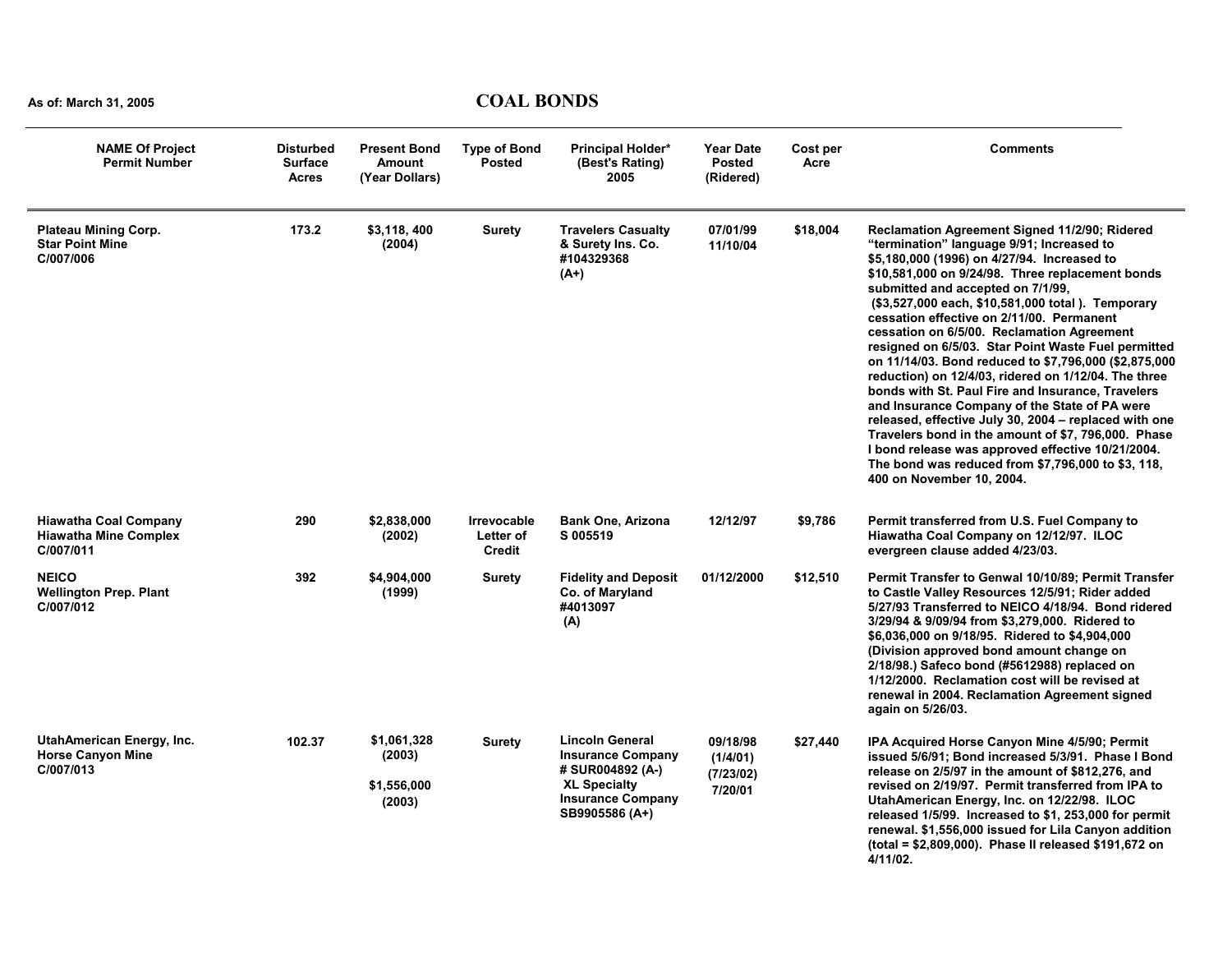| <b>NAME Of Project</b><br><b>Permit Number</b>                        | <b>Disturbed</b><br><b>Surface</b><br><b>Acres</b> | <b>Present Bond</b><br><b>Amount</b><br>(Year Dollars) | <b>Type of Bond</b><br><b>Posted</b> | <b>Principal Holder*</b><br>(Best's Rating)<br>2005             | <b>Year Date</b><br><b>Posted</b><br>(Ridered) | Cost per<br>Acre | <b>Comments</b>                                                                                                                                                                                                                                                                                                                                                                                                                                                                                                                                                                                                                                                                                                                                |
|-----------------------------------------------------------------------|----------------------------------------------------|--------------------------------------------------------|--------------------------------------|-----------------------------------------------------------------|------------------------------------------------|------------------|------------------------------------------------------------------------------------------------------------------------------------------------------------------------------------------------------------------------------------------------------------------------------------------------------------------------------------------------------------------------------------------------------------------------------------------------------------------------------------------------------------------------------------------------------------------------------------------------------------------------------------------------------------------------------------------------------------------------------------------------|
| <b>Mountain Coal Co.</b><br>Gordon Creek #2, 7 & 8<br>C/007/016       | 17.58                                              | \$641,443<br>(1989)                                    | <b>Surety</b>                        | St. Paul Fire &<br>Marine Ins. Co.<br>#400KB056-CO<br>(A)       | 05/17/00                                       | \$36,487         | \$45,000 was released. Ridered "termination"<br>language 9/91, 1989 dollars. Mine closed 1990.<br>Structures removed. Reclamation started 9/29/95.<br>continued during 1996. Completed in fall 1997, but<br>some work in spring 1998. Replaced surety on<br>6/1/98, new parent ARCH Western Resources, Inc.<br>Replaced surety 5/18/00. Released Liberty Mutual<br>on 5/8/01. Phase I bond release on 10/9/03 for<br>\$384,865 (\$256,578 remains) No rider to date.<br>Phase III at Sweet's Pond on 10/9/03.                                                                                                                                                                                                                                  |
| <b>Canyon Fuel Co. LLC</b><br><b>Soldier Canyon Mine</b><br>C/007/018 | 21.82                                              | \$1,593,000<br>(2009)                                  | <b>Surety</b>                        | St. Paul Fire &<br>Marine Ins. Co.<br>400SA1918 (A)             | 05/18/00<br>10/13/2004                         | \$148,396        | Increased from \$577,000 5/2/91; Increased in<br>conjunction with renewal includes waste rock, not<br>built yet. Transferred to Coastal 9/15/93. Previously<br>\$1,940,000, 1991 dollars. (Bond posted 12/3/93).<br>\$30,000 posted on 03/13/95 for Dugout Creek<br>exploration. Transferred from Soldier Creek Coal<br>Co. to Canyon Fuel Co, LLC on 12/20/96. Surety<br>replaced 6/1/98, new parent ARCH Western<br>Resources, Inc. Temporary cessation effective on<br>3/25/99. Amount currently under review as part of<br>the midterm. Replaced Surety 5/18/00. Exhibit A<br>corrected and Liberty Mutual released on 5/8/01.<br>Bond reduced due to refuse pile removed, escalated<br>for midterm to \$1,593,000 - ridered on 10/13/2004 |
| <b>Andalex Resources</b><br><b>Centennial Project</b><br>C/007/019    | 35.27                                              | \$381,839<br>\$699,000<br>(2009)                       | <b>Surety</b><br><b>Surety</b>       | <b>Utica Mutual</b><br>Insurance SU34593<br>& SU1354086<br>(A-) | 5/16/83<br>7/3/90<br>(2/23/93)                 | \$30,645         | Ridered to increase to \$1,080,839 on 7/3/90.<br>Amount revised to \$820,000 in 4/03. Midterm<br>revised bond amount to \$918,000 in 2009 dollars in<br>9/04.                                                                                                                                                                                                                                                                                                                                                                                                                                                                                                                                                                                  |
| Hidden Splendor Resources, Inc.<br><b>Horizon Mine</b>                | 9.5                                                | \$75,000                                               | Irrevocable<br>Letter of<br>Credit   | <b>Bank One</b><br>00335483                                     | 5/14/03                                        | \$36,000         | Permit transferred from Lodestar Energy to Hidden<br>Splendor Resources on 7/1/03. Amended on 8/11/03<br>from \$342,000 to \$75,000. Real property posted on                                                                                                                                                                                                                                                                                                                                                                                                                                                                                                                                                                                   |
| C/007/020                                                             |                                                    | \$342.000<br>$(2004$ dollars)                          | Real<br><b>Property</b>              | <b>American Towers</b>                                          | 8/11/03                                        |                  | $8/11/03$ .                                                                                                                                                                                                                                                                                                                                                                                                                                                                                                                                                                                                                                                                                                                                    |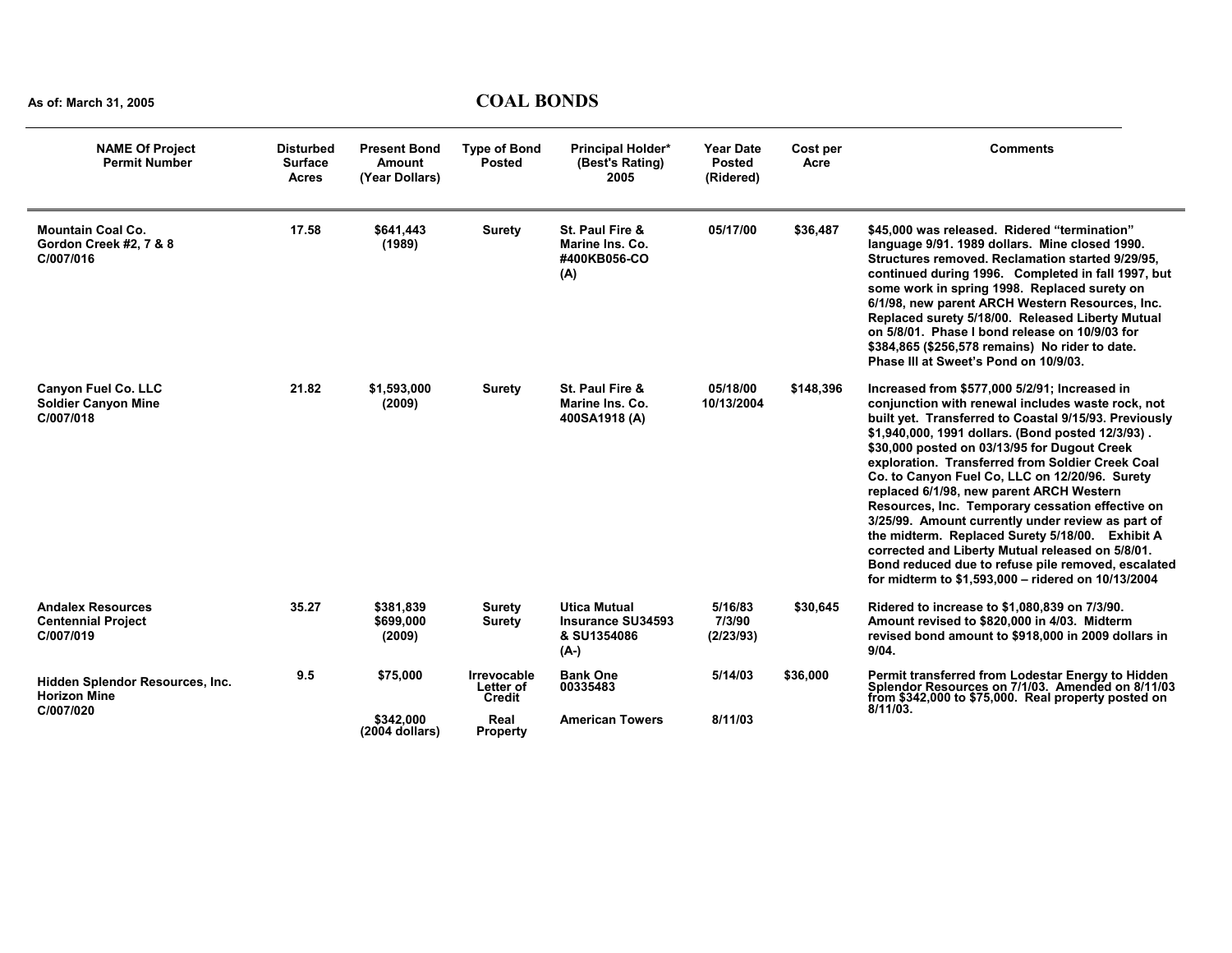| <b>NAME Of Project</b><br><b>Permit Number</b>                                                | <b>Disturbed</b><br><b>Surface</b><br><b>Acres</b> | <b>Present Bond</b><br>Amount<br>(Year Dollars) | <b>Type of Bond</b><br><b>Posted</b>             | Principal Holder*<br>(Best's Rating)<br>2005                             | <b>Year Date</b><br><b>Posted</b><br>(Ridered) | Cost per<br>Acre | <b>Comments</b>                                                                                                                                                                                                                                                                                                                                                                                                                                                                                                                                                           |
|-----------------------------------------------------------------------------------------------|----------------------------------------------------|-------------------------------------------------|--------------------------------------------------|--------------------------------------------------------------------------|------------------------------------------------|------------------|---------------------------------------------------------------------------------------------------------------------------------------------------------------------------------------------------------------------------------------------------------------------------------------------------------------------------------------------------------------------------------------------------------------------------------------------------------------------------------------------------------------------------------------------------------------------------|
| Savage Industries, Inc.<br><b>Savage Coal Terminal</b><br>C/007/022                           | 122                                                | \$2,525,000<br>(2007)                           | <b>Surety</b>                                    | <b>Liberty Mutual</b><br><b>Insurance Company</b><br>$(965-003-641)$ (A) | 12/09/03                                       | \$20,697         | Ridered "termination" language 9/91. Permit<br>reissued 5/2/94; Bond Ridered on 9/22/94. Savage &<br>Mtn. Coal Co., co-principals. Revised to \$2,525,000<br>(2001 dollars) on 9/18/97. Replaced Savage bond on<br>12/09/97. National Fire Insurance Co of Hartford<br>cancelled on 12/9/02. American Manufacturer's<br>issued on 12/9/02, had a B+ rating. Sent letter to<br>have new bond by 5/26/03. National Fire Insurance<br>Co bond reinstated to 12/9/02. Cost revised to<br>\$2,232,000 in 4/03 in 2007 dollars. Bond replaced on<br>2/27/04, effective 12/9/03. |
| Andalex Resources, Inc.<br><b>Wildcat Loadout Facility</b><br>C/007/033                       | 63.7                                               | \$651,000<br>(2006)                             | <b>Irrevocable</b><br>Letter of<br><b>Credit</b> | <b>PNC Bank</b><br><b>S262710PGH</b>                                     | 12/10/03                                       | \$12,775         | Changed from Pittsburgh National Bank in 4/92;<br>Replaced ILOC 12/9/92. By letter dated 9/5/97, can<br>reduce bond to \$698,000 in 2000 year dollars. Bond<br>updated to \$651,000 in 2006 dollars in 2003.<br><b>Released Continental Casualty Company bond</b><br>#400776222 on 1/30/04.                                                                                                                                                                                                                                                                               |
| <b>Canyon Fuel Co. LLC</b><br><b>Banning Siding Loadout</b><br>C/007/034                      | 21.6                                               | \$350,000<br>(2006)                             | <b>Surety</b>                                    | St. Paul Fire &<br>Marine Ins. Co.<br>400SA1916 (A)                      | 05/18/00                                       | \$16,204         | Transfer to Coastal States 9/15/93. Increased from<br>\$211,000 to \$350,000 on 12/12/95. Transferred from<br>Soldier Creek Coal Co. to Canyon Fuel Co. LLC on<br>12/20/96. Surety replaced 6/1/98, ARCH Western<br>Resources, Inc. Temporary cessation on 3/7/00.<br>Replaced surety 5/18/00 from Liberty Mutual Ins. Co.<br>Exhibit A corrected and Liberty Mutual release on<br>$5/8/01$ .                                                                                                                                                                             |
| <b>Sunnyside Cogeneration Associates</b><br><b>Sunnyside Refuse &amp; Slurry</b><br>C/007/035 | 202                                                | \$1,747,000<br>(2004)                           | <b>Collateral</b>                                | <b>Treasury Securities</b>                                               | 1/16/02                                        | \$8,649          | Permit Issued 2/4/93; ILOC (S-09742-00018)<br>Replaced with Surety on 4/21/94. Continuation<br>certificate 3/30/96 - 3/30/97 for bond #35790. Bond<br>amount increased to \$2,094,000. Per Division Order<br>required by 10/22/96 but not posted to date.<br>Ridered to \$1,900,000 on 12/04/96. Frontier<br>determined insolvent on 10/15/01. Demand letter<br>sent 11/13/01 to replace Frontier Insurance Co. by<br>1/16/02. Replaced on January 10, 2002 with<br>Treasury Securities (Wells Fargo is the escrow<br>agent.) Bond amount = $$1,720,000$ .                |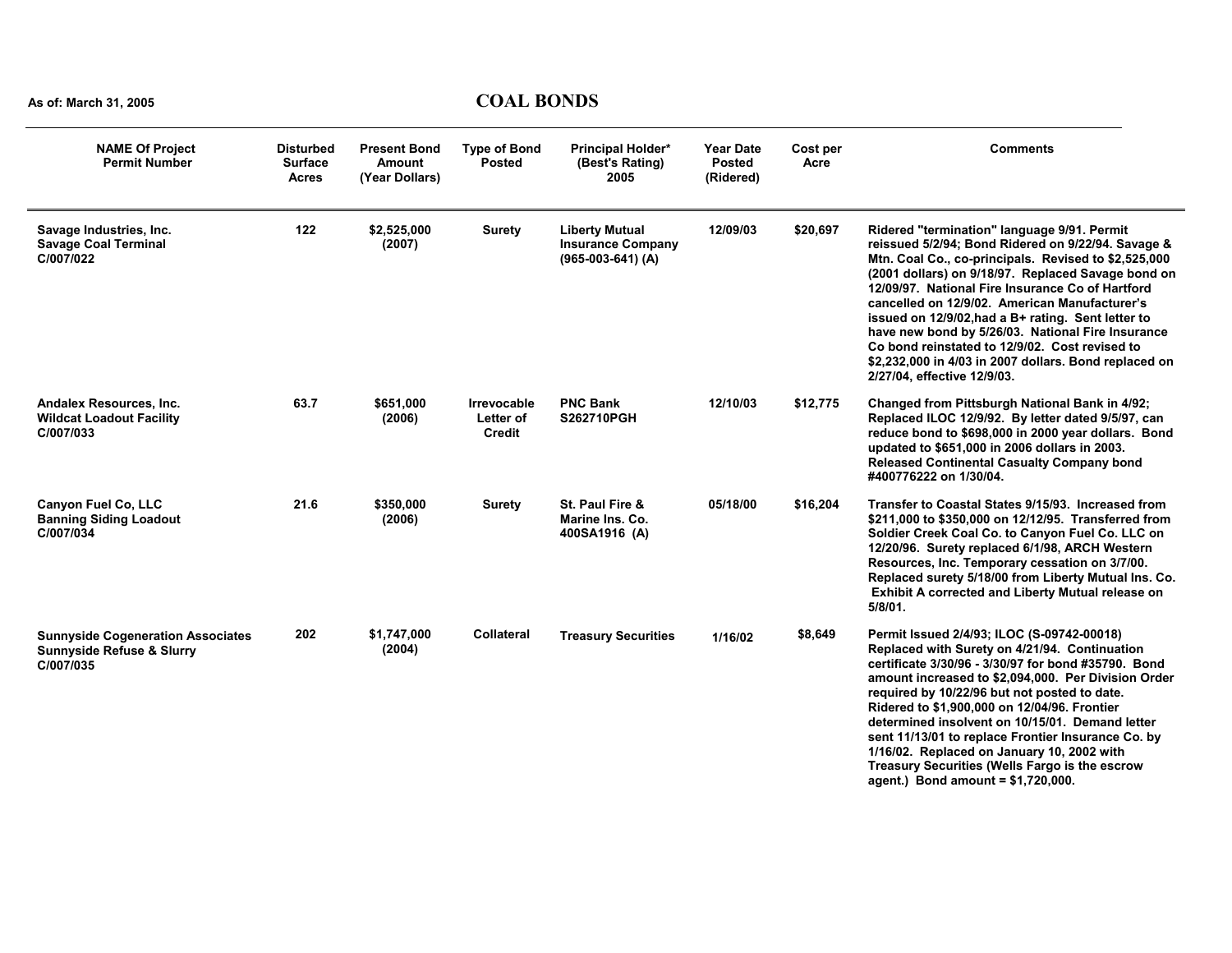| <b>NAME Of Project</b><br><b>Permit Number</b>                                                    | <b>Disturbed</b><br><b>Surface</b><br><b>Acres</b> | <b>Present Bond</b><br>Amount<br>(Year Dollars) | <b>Type of Bond</b><br><b>Posted</b> | Principal Holder*<br>(Best's Rating)<br>2005                                        | <b>Year Date</b><br><b>Posted</b><br>(Ridered) | Cost per<br>Acre | Comments                                                                                                                                                                                                                                                                                                                                                                                                                                                                                                                                                                                                                                   |
|---------------------------------------------------------------------------------------------------|----------------------------------------------------|-------------------------------------------------|--------------------------------------|-------------------------------------------------------------------------------------|------------------------------------------------|------------------|--------------------------------------------------------------------------------------------------------------------------------------------------------------------------------------------------------------------------------------------------------------------------------------------------------------------------------------------------------------------------------------------------------------------------------------------------------------------------------------------------------------------------------------------------------------------------------------------------------------------------------------------|
| <b>Plateau Mining Corp.</b><br><b>Willow Creek Mine</b><br>C/007/038                              | 132.9                                              | \$7,866,000<br>(2004)                           | <b>Surety</b>                        | <b>Travelers Casualty</b><br>& Surety Ins. Co.<br>#104329637<br>$(A+)$              | 07/01/99                                       | \$59,187         | Permit issued 4/23/96. Three replacement bonds<br>submitted and accepted on 7/1/99, (\$3,983,069 each,<br>\$11,949,205 total ). Temporary cessation on<br>12/11/00. Ridered on 1/21/02 from \$11,949,000 to<br>\$7,866,000 due to more detailed reclamation costs.<br>Permanent cessation on 9/6/2002. Reclamation<br>Agreement resigned on 6/5/03. The three bonds with<br>St. Paul Fire and Insurance, Travelers and<br>Insurance Company of the State of PA were<br>released, effective July 30, 2004 - replaced with one<br>Travelers bond in the amount of \$7,866,000.                                                               |
| <b>Canyon Fuel Co., LLC</b><br><b>Dugout Canyon Mine</b><br>C/007/039                             | 22.65                                              | \$2,4000,000<br>(2007)                          | <b>Surety</b>                        | St. Paul Fire &<br>Marine Ins. Co.<br>400SA1917 (A)                                 | 05/18/00<br>(3/18/04)                          | \$105,033        | Original exploration bond posted 12/95 by St. Paul<br>Fire & Marine Insurance Company. (Bond #JP1277).<br>Permit issued 3/16/98. Surety replaced 6/1/98,<br><b>ARCH Western Resources, Inc. Increased to</b><br>\$3,682,000 on 10/13/98 for Phase II. Annual<br>Exploration. Released exploration bond #14-000-<br>068-0008-UT for Dugout exploration on 6/5/00 for<br>\$30,000. Replaced surety 5/18/00. Liberty Mutual<br>released on 5/8/01. Bond reduced from \$3,682,000<br>to \$1,645,000 by letter dated September 5, 2002 due<br>to detailed earthwork calculations. Bond ridered to<br>\$2,400,000 on 3/18/04 with new Exhibit A. |
| West Ridge Resources, Inc.<br><b>West Ridge Mine</b><br>C/007/041                                 | 29                                                 | \$2,117,000<br>(2006)                           | Surety                               | <b>National Union Fire</b><br>Insurance Co. of<br>Pittsburgh, PA<br>$21-60-38(A++)$ | 03/19/99                                       | \$73,000         | Permit issued 4/1/99. Mining plan approval 6/30/99.                                                                                                                                                                                                                                                                                                                                                                                                                                                                                                                                                                                        |
| <b>Sunnyside Cogeneration</b><br><b>Association</b><br><b>Star Point Refuse Mine</b><br>C/007/042 | 88.78                                              | \$1.254.000<br>$(2008$ dollars)                 | <b>Collateral</b>                    | <b>Treasury Securities</b>                                                          | 11/12/03                                       |                  | Permit issued 11/14/03. Treasury Securities posted<br>11/12/03.                                                                                                                                                                                                                                                                                                                                                                                                                                                                                                                                                                            |
| <b>Consolidation Coal Co.</b><br><b>Hidden Valley Mine</b><br>C/015/007                           | 6.7                                                | \$95,501<br>(2004)                              | Surety                               | <b>Seaboard Surety</b><br>#331474<br>(A)                                            | 10/13/95<br>(1/8/97)                           | \$14,254         | Original Bond Amount-\$171,515. Phase I Bond<br>Release effective 7/17/88. Permit transferred<br>11/2/95 from Hidden Valley Coal Company to<br>Consolidation Coal Company. Ridered to \$95,501<br>on 1/8/97.                                                                                                                                                                                                                                                                                                                                                                                                                               |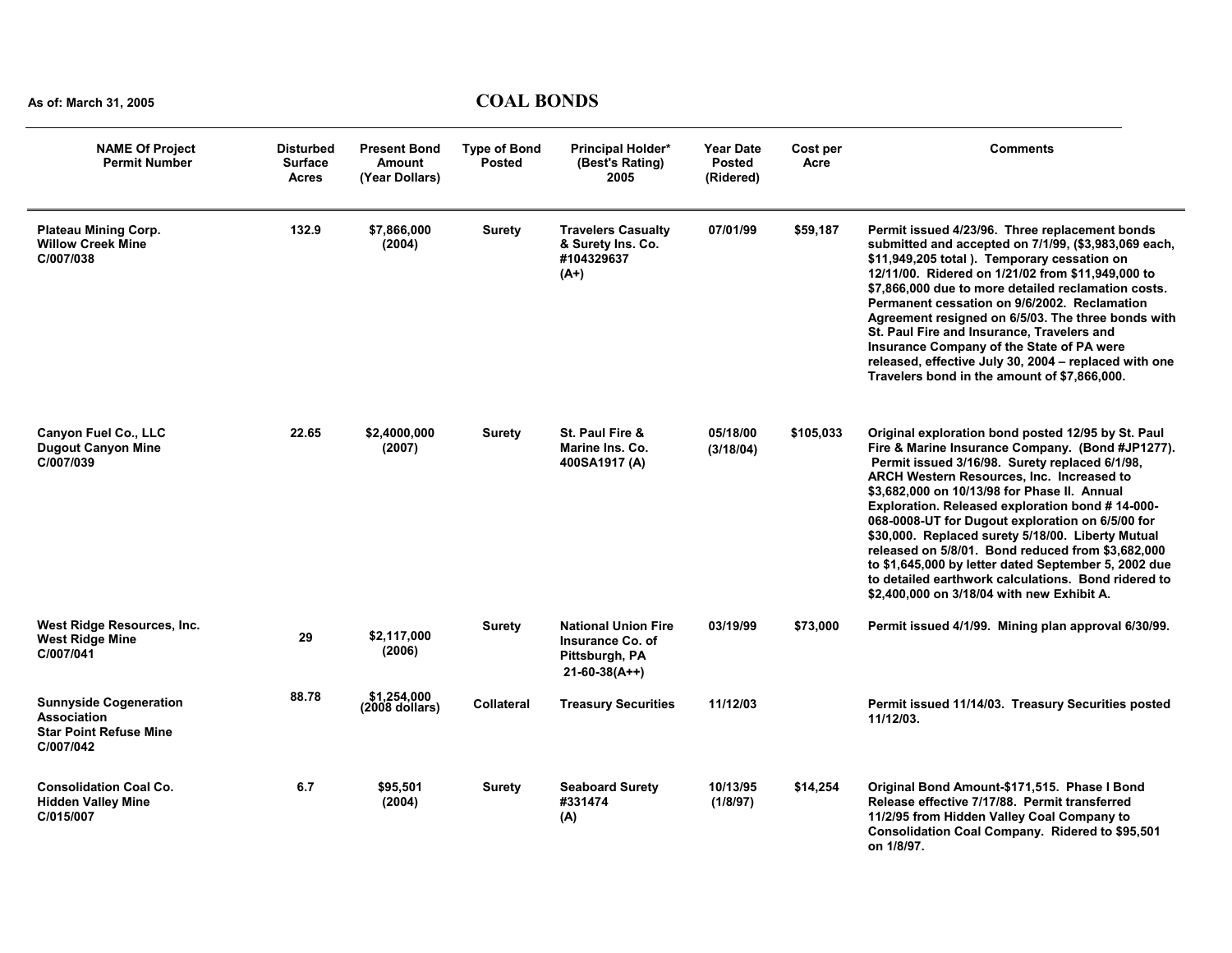| <b>NAME Of Project</b><br><b>Permit Number</b>                       | <b>Disturbed</b><br><b>Surface</b><br><b>Acres</b> | <b>Present Bond</b><br>Amount<br>(Year Dollars) | <b>Type of Bond</b><br><b>Posted</b> | Principal Holder*<br>(Best's Rating)<br>2005                                             | <b>Year Date</b><br><b>Posted</b><br>(Ridered) | Cost per<br>Acre | <b>Comments</b>                                                                                                                                                                                                                                                                                                                                                                                                                                                                                                                                                                                                                   |
|----------------------------------------------------------------------|----------------------------------------------------|-------------------------------------------------|--------------------------------------|------------------------------------------------------------------------------------------|------------------------------------------------|------------------|-----------------------------------------------------------------------------------------------------------------------------------------------------------------------------------------------------------------------------------------------------------------------------------------------------------------------------------------------------------------------------------------------------------------------------------------------------------------------------------------------------------------------------------------------------------------------------------------------------------------------------------|
| <b>PacifiCorp</b><br><b>Trail Mountain Mine</b><br>C/015/009         | 24.78                                              | \$1,254,000<br>(2007)                           | <b>Surety</b>                        | <b>Travelers Casualty</b><br>and Surety<br>Company of<br>America<br>1039089971<br>$(A+)$ | 9/01/94                                        | \$50,605         | Federal Mine Approval Tract 1 & 2 Transfer effective<br>11/23/87; Federal Lease Tract approved 5/15/91;<br>Ridered "termination" language 9/91; Ridered<br>increased amount and disturbance on 4/28/92 (from<br>\$463,711 and 8.8 acres). Transferred from Mountain<br>Coal Company to PacifiCorp 11/13/92. Ridered<br>8/3/93 to increase amount due to increased<br>disturbance; Replaced 9/01/94. (\$834,228 - year<br>1999 dollars bond estimate, found adequate on<br>3/15/00.) Bond amount is under review. Temporary<br>cessation on 5/2/01. St. Paul Fire & Marine Ins. Co.<br>#400JV3710 bond still needs to be released. |
| <b>Consolidation Coal Co.</b><br><b>Emery Deep Mine</b><br>C/015/015 | 247                                                | \$3,454,443<br>(2004)                           | <b>Surety</b>                        | <b>Seaboard Surety</b><br>#188617<br>(A)                                                 | 12/11/85<br>(5/3/91)                           | \$13,986         | Temporary cessation since 1990 to 2002.<br>Commenced work on 4 <sup>th</sup> East Portal on 6/4/2002.<br>Bond includes mine and preparation plant area.<br>New bond amount of \$2,212,000 approved on<br>12/22/03.                                                                                                                                                                                                                                                                                                                                                                                                                |
| <b>PacifiCorp</b><br>Des-Bee-Dove Mine<br>C/015/017                  | 23.88                                              | \$1,837,712<br>(2008)                           | <b>Surety</b>                        | <b>Travelers Casualty</b><br>and Surety<br>Company of<br>America<br>10377512<br>$(A+)$   | 9/1/94                                         | \$76,956         | New Bond Submitted for PacifiCorp 12/90; Ridered<br>"termination" language 9/91; Replaced 9/1/94.<br>(\$1,553,638 - year 2000 dollars bond estimate.)<br>Started reclamation in fall of 1999. St. Paul Fire &<br>Marine Ins. Co.#400JN6139 still needs to be<br>released.                                                                                                                                                                                                                                                                                                                                                         |
| <b>PacifiCorp</b><br><b>Deer Creek Mine</b><br>C/015/018             | 95.8                                               | \$3.000.000<br>(2006)                           | <b>Surety</b>                        | <b>Travelers Casualty</b><br>and Surety<br>Company of<br>America<br>103908970<br>$(A+)$  | 9/1/94                                         | \$31,315         | Waste Rock Storage Added 9/88; Original Bond<br>Amount - \$1,224,000; New Bond Submitted for<br>PacifiCorp 12/90; Ridered "termination" language<br>9/91; Increased from \$1,724,000 to include<br>amendment changes 9/92; Disturbed Acreage<br>increased to 93.29 acres (2/14/93); Replaced 9/1/94.<br>Ridered for escalation 8/26/96. Increased to<br>\$3,000,000 rider eff. 12/11/00. St. Paul Fire & Marine<br>Ins. Co. #400JN6140 still needs to be released.<br>Bond adjusted to \$2,458,000 in 2004 dollars on<br>1/15/03.                                                                                                 |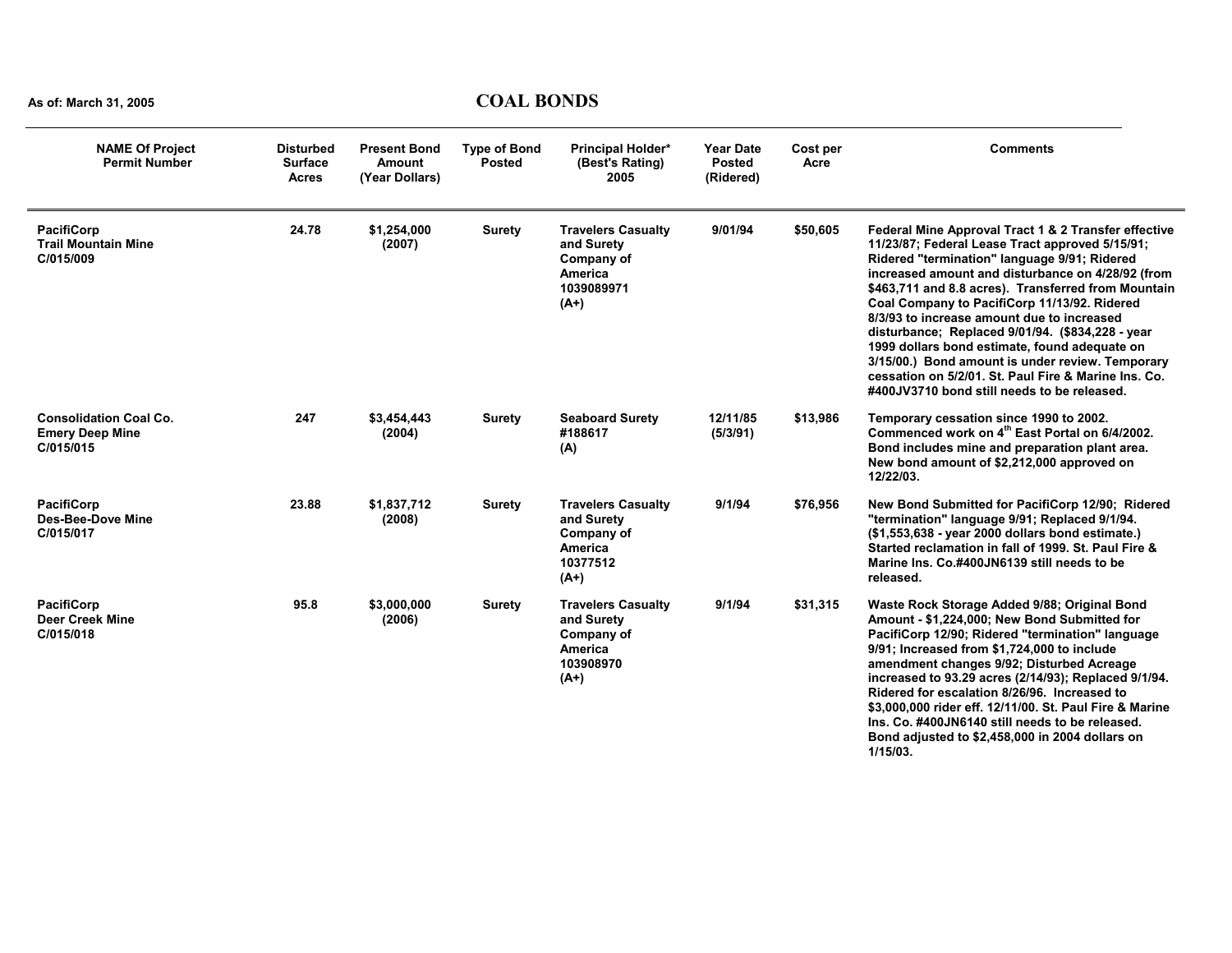| <b>NAME Of Project</b><br><b>Permit Number</b>                           | <b>Disturbed</b><br><b>Surface</b><br><b>Acres</b> | <b>Present Bond</b><br><b>Amount</b><br>(Year Dollars) | <b>Type of Bond</b><br><b>Posted</b> | <b>Principal Holder*</b><br>(Best's Rating)<br>2005                                             | <b>Year Date</b><br><b>Posted</b><br>(Ridered) | Cost per<br>Acre | <b>Comments</b>                                                                                                                                                                                                                                                                                                                                                                                                                                                |
|--------------------------------------------------------------------------|----------------------------------------------------|--------------------------------------------------------|--------------------------------------|-------------------------------------------------------------------------------------------------|------------------------------------------------|------------------|----------------------------------------------------------------------------------------------------------------------------------------------------------------------------------------------------------------------------------------------------------------------------------------------------------------------------------------------------------------------------------------------------------------------------------------------------------------|
| <b>PacifiCorp</b><br><b>Cottonwood/Wilberg Mine</b><br>C/015/019         | 101.74                                             | \$3,082,587<br>(2005)                                  | <b>Surety</b>                        | <b>Travelers Casualty</b><br>and Surety<br>Company of<br><b>America</b><br>1037771497<br>$(A+)$ | 9/1/94<br>(10/22/01)                           | \$30,299         | Original Bond Amount-\$1,294,522 Ridered 6/7/90 for<br>Waste Rock Site - \$1,586,008 (New Bond Submitted<br>11/20/90 for PacifiCorp with revised amount);<br>Ridered "termination" language 9/91; Replaced<br>9/1/94. Approved amount revised to \$3,082,587<br>(Year 2005 dollars) per letter dated September 19,<br>2001, due by December 19, 2001). Received<br>October 22, 2001. St. Paul Fire & Marine Ins. Co.<br>#400JN6138 still needs to be released. |
| Co-Op Mining Co.<br><b>Bear Canyon Mine</b><br>C/015/025                 | 36.4                                               | \$1,825,000<br>(2005)                                  | <b>Surety</b>                        | <b>Lyndon Property</b><br>Insurance Co.<br>#L06-01-C-<br>015-025<br>(A-)                        | 07/02/01                                       | \$50,137         | Automatically Renewable; Increased to \$340,282 on<br>1/11/94; Increased to \$487,911 on 9/1/94; Rider<br>increased to \$507,000 on 2/17/95. Rider increased to<br>\$525,000 on 7/31/95. Bond increased to \$899,000 on<br>3/1/99. Posted a surety on 7/2/01 for \$1,825,000 for<br>Wild Horse Ridge Addition. Released ILOC with<br>Bank One #1055 (\$899,000 on 7/11/01). Ridered<br>"Co-Op Mining" to bond on 5/30/03.                                      |
| <b>Genwal Resources Inc.</b><br><b>Crandall Canyon Mine</b><br>C/015/032 | 10.7                                               | \$1,654,000<br>(2004)                                  | <b>Surety</b>                        | <b>American Home</b><br>Assurance Co.<br>14-96-15<br>$(A++)$                                    | 03/14/95<br>(6/14/97)                          | \$154,579        | Replaced ILOC 7/30/90 with Surety. Rider 9/21/93.<br>Transferred to Genwal Resources Inc., on 3/22/95.<br>SAFECO bond #4689174 replaced eff. 3/14/95.<br>Ridered for culvert extension 06/27/97.                                                                                                                                                                                                                                                               |
| <b>Canyon Fuel Company, LLC</b><br><b>SUFCO Mine</b><br>C/041/002        | 46.03                                              | \$4,439,000<br>(2004)                                  | <b>Surety</b>                        | St. Paul Fire &<br>Marine Ins. Co. (A)<br>400SA1915                                             | 05/18/00                                       | \$96,437         | Ridered 7/23/92; Reclamation Agreement updated<br>2/25/93. Ridered eff. 7/27/95. Transferred from<br>SUFCO to Canyon Fuel Company, LLC on 12/20/96.<br>Bond amount found adequate on 6/12/97. Surety<br>replaced 6/1/98, new parent, ARCH Western<br>Resources, Inc. Surety replaced 5/18/00. Exhibit A<br>corrected and Liberty Mutual released on 5/8/01.<br>Cost revised to \$2,612,000 (2004 dollars) in 4/03.                                             |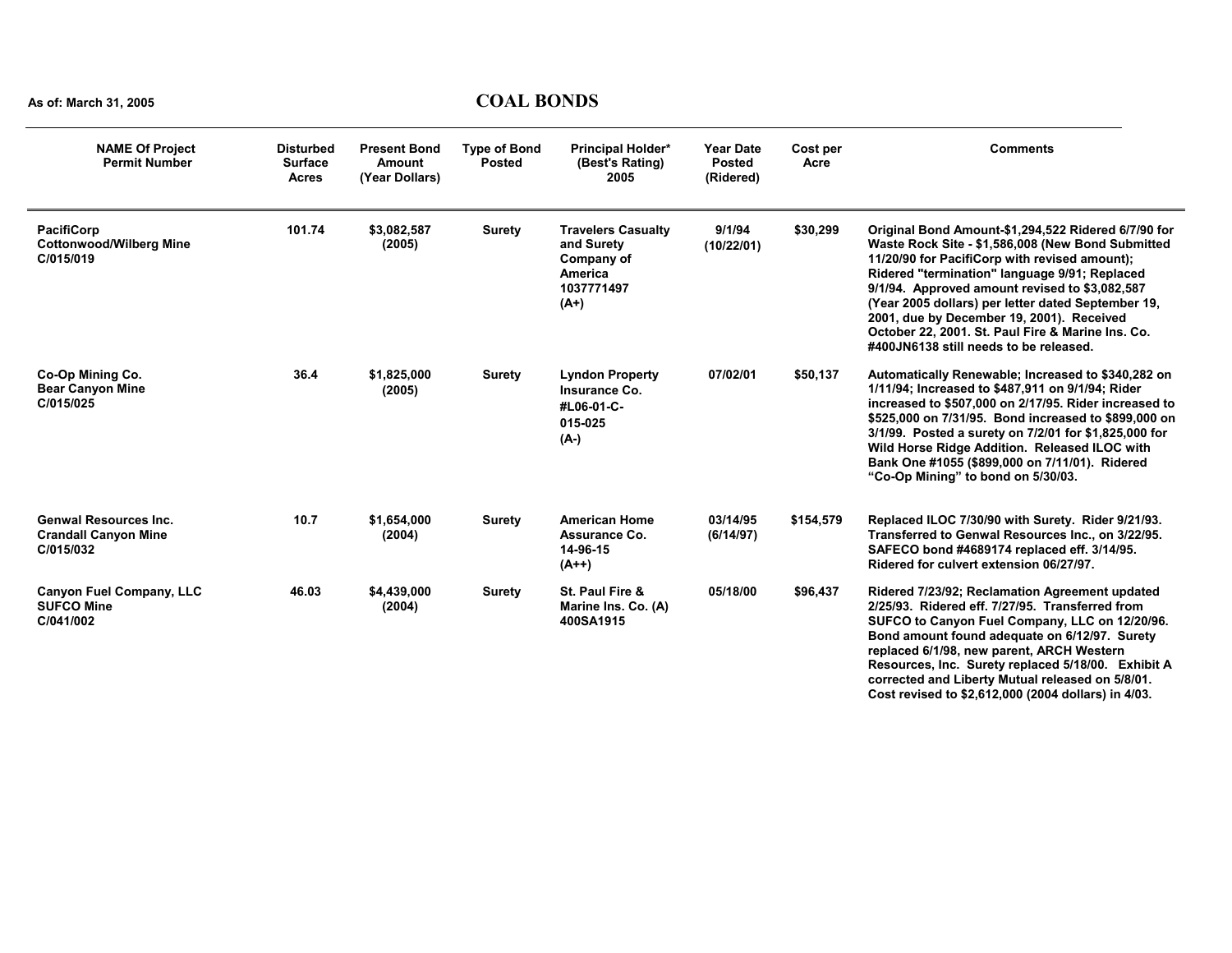#### **As of: March 31, 2005 FORFEITED BONDS**

| <b>NAME Of Project</b><br><b>Permit Number</b>                                          | <b>Disturbed</b><br><b>Surface</b><br><b>Acres</b> | <b>Present Bond</b><br><b>Amount</b><br>(Year Dollars) | <b>Type of Bond</b><br><b>Posted</b> | <b>Principal Holder*</b><br>(Best's Rating) | <b>Year Date</b><br><b>Posted</b><br>(Ridered) | Cost per<br>Acre | Comments                                                                                                                                                                                                                                                                                                                                                                                                                                                                                                                                                                                                                                                                                                                                                                      |
|-----------------------------------------------------------------------------------------|----------------------------------------------------|--------------------------------------------------------|--------------------------------------|---------------------------------------------|------------------------------------------------|------------------|-------------------------------------------------------------------------------------------------------------------------------------------------------------------------------------------------------------------------------------------------------------------------------------------------------------------------------------------------------------------------------------------------------------------------------------------------------------------------------------------------------------------------------------------------------------------------------------------------------------------------------------------------------------------------------------------------------------------------------------------------------------------------------|
| <b>Sunnyside Coal Company</b><br><b>Sunnyside Mine</b><br>FOR/007/007                   |                                                    | \$1,850,184                                            |                                      |                                             |                                                |                  | Escrow Agreement Finalized 6/90 3/13/89<br><b>Active Status; Transferred from Kaiser Coal</b><br>Co. to SCC (previously SRS) 5/26/89. C.D.<br>issued for<br>\$75,000 at Zions First National Bank. First<br>Deed of Trust for Undisturbed Land and Water<br><b>Rights:</b><br>Agreement 8/28/89 Filed Chapter 11 on 3/25/94;<br><b>DOGM Filed Bankruptcy Claim 9/1/94; to</b><br>Chapter 7 on 6/23/95. Undisturbed land sold to<br>Penta Creeks on 3/12/96. OSM/DOGM agreed<br>on \$1,850,184 cash collateral on 11/18/96.<br>Bond forfeiture on 11/22/96. Reclamation<br>engineering awarded to Montgomery Watson in<br>7/97. All \$1,850,184 received by 7/1/97. Bids<br>awarded 5/19/98, contract signed 6/26/98.<br>Work started 7/6/98. Completed 7/1/99 (287.4)<br>ac). |
| <b>North American Equities</b><br><b>Blazon #1 Mine</b><br>FOR/007/021                  |                                                    | \$48,400                                               |                                      |                                             |                                                |                  | Board ordered Phase I Bond Release on<br>2/28/91. LOC with First Interstate Bank<br>replaced 2/91, (#S43865); Amount reduced<br>from \$48,400 4/30/91; Bond forfeited 5/24/91-<br>Cashier's Check to Division; To AML on 2/9/94<br>per LPB. Reclamation completed 10/4/00 (4.65<br>ac)                                                                                                                                                                                                                                                                                                                                                                                                                                                                                        |
| <b>Summit Minerals</b><br><b>Summit #1 Mine</b><br>(aka: Blackhawk Mine)<br>FOR/043/001 |                                                    | \$95,000                                               |                                      |                                             |                                                |                  | Not active coal mine, exploration only. Permit<br>revoked 8/4/89. Bond Forfeiture on 6/13/89.<br>AML Reclamation complete 11/20/97. Real<br>estate sold on 2/12/99 for \$95,000.                                                                                                                                                                                                                                                                                                                                                                                                                                                                                                                                                                                              |
| <b>Summit Coal Company</b><br><b>Boyer Mine</b><br>FOR/043/008                          |                                                    | \$101,512                                              |                                      |                                             |                                                |                  | Forfeited on 1/26/89. Collateral Bond sold.<br>Field evaluation by Title V- draft of evaluation<br>and cost accounting of bond forfeiture to<br>Lowell Braxton on 10/20/95. Complete<br>reclamation on 4/17/97 (7 ac).                                                                                                                                                                                                                                                                                                                                                                                                                                                                                                                                                        |
| <b>New Tech Mining Corp</b><br><b>Black Jack #1 Mine</b><br>FOR/019/004                 |                                                    | \$50,000                                               |                                      |                                             |                                                |                  | Coal Exploration. Permit bond forfeited.<br>Reclaimed 11/92.                                                                                                                                                                                                                                                                                                                                                                                                                                                                                                                                                                                                                                                                                                                  |

**\*All of the bonding companies, (except Frontier Insurance Co.) are listed in the Federal Register, July 1, 2004, the Department of Treasury, Circular 570 listing of Surety Companies acceptable on Federal Bonds; all sureties were checked on March 31, 2005 for verification on the Department of Treasury Listing and the A. M. Best's Key Rating Guide most recent** 

**rating. \*Frontier Insurance Co. was delisted, effective June 1, 2000 from Circular 570.**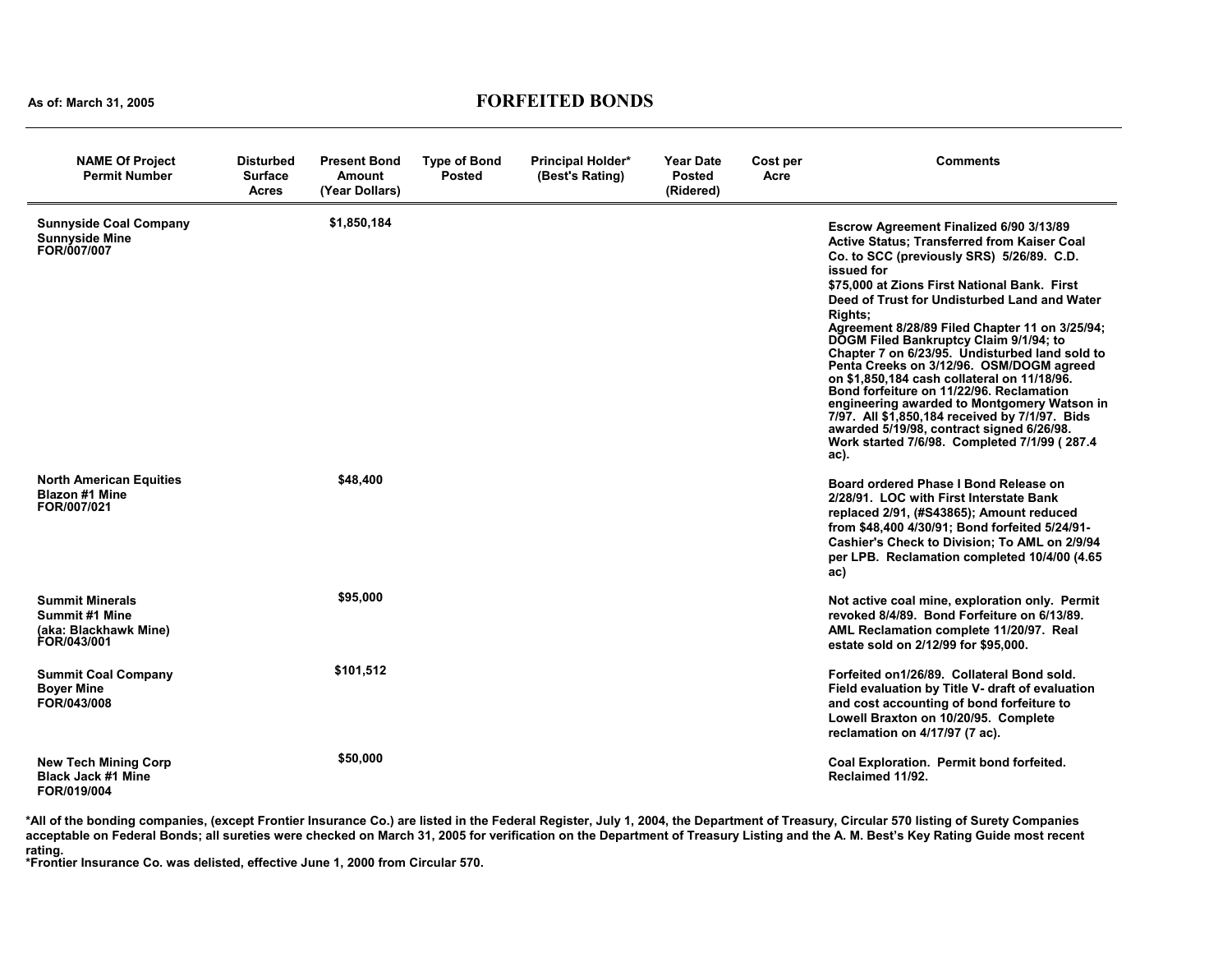## **As of: March 31, 2005 BOND RELEASES**

| <b>NAME Of Project</b><br><b>Permit Number</b>                                         | Disturbed<br><b>Surface</b><br><b>Acres</b> | <b>Present Bond</b><br><b>Amount</b><br>(Year Dollars) | <b>Type of Bond</b><br><b>Posted</b> | <b>Principal Holder*</b><br>(Best's Rating) | <b>Year Date</b><br><b>Posted</b><br>(Ridered) | Cost per<br>Acre | <b>Comments</b>                                                                                                                                                                                                                                                                                                                                          |
|----------------------------------------------------------------------------------------|---------------------------------------------|--------------------------------------------------------|--------------------------------------|---------------------------------------------|------------------------------------------------|------------------|----------------------------------------------------------------------------------------------------------------------------------------------------------------------------------------------------------------------------------------------------------------------------------------------------------------------------------------------------------|
| <b>Mountain Coal Co.</b><br>Gordon Creek #3 & #6<br>REL/007/017                        |                                             |                                                        |                                      |                                             |                                                |                  | Original Bond Amount \$346,000. 1986 dollars;<br>Phase I-Bond Release Effective 6/26/87 Ridered<br>7/13/87. Phase II Bond Release (rider eff as of<br>2/13/95) \$85,429. Phase III bond release<br>approved 5/22/98. (Release of \$52,971.)                                                                                                              |
| <b>Cyprus Plateau Mining Corp.</b><br><b>Blackhawk Exploration Site</b><br>REL/007/038 |                                             |                                                        |                                      |                                             |                                                |                  | Exploration project ridered more disturbance.<br>Permit terminated 5/17/96. Aetna merged with<br>Travelers on 07/01/97. Released on 12/3/98<br>$(55,000, 3.1 \text{ acres})$                                                                                                                                                                             |
| <b>Western States Minerals</b><br>J.B. King Mine<br>REL/015/002                        |                                             |                                                        |                                      |                                             |                                                |                  | Original Bond Amount-\$262,577. Phase I Bond<br>Release (effective 5/20/86) Ridered-4/28/86.<br>Conditional phase II and phase III bond release<br>on 2/29/00. Final bond release on 3/24/00.<br>(126,078) Seaboard surety # 104570.)                                                                                                                    |
| <b>Mountain Coal Co.</b><br><b>Huntington #4 Mine</b><br>REL/015/004                   |                                             |                                                        |                                      |                                             |                                                |                  | Original Bond Amount-\$360,102; (Phase I-60%<br>bond release effective-11/10/86 ridered-<br>(12/31/86). Ridered "termination" language<br>9/91. Phase II Bond release effective when sed<br>pond removed 3/20/95. Removed. Ridered<br>1/31/96. Phase III Bond Release pending<br>removal of perimeter markers. Approved<br>5/22/98. (Released \$46,734.) |
| Co-Op Mining Co.<br><b>Trail Canyon Mine</b><br>REL/015/021                            |                                             |                                                        |                                      |                                             |                                                |                  | Automatically Renewable; Phase I Bond<br>Release - approved 7/18/94 for \$120,000.<br>Phase II release approved 1/31/96; ridered<br>4/24/96. Phase III bond release, conditional<br>approval on 12/22/00, released \$30,000 (10 ac).                                                                                                                     |
| <b>BHP Petroleum (Americas)</b><br><b>Knight Mine</b><br>REL/041/005                   |                                             |                                                        |                                      |                                             |                                                |                  | <b>Federal Insurance Company Surety replaced</b><br>9/16/90. Phase I Bond Release on 11/08/94 of<br>\$480,000. Replaced with ILOC on 1/30/96.<br>Final Bond Release on 4/21/98. (Released<br>\$320,000.                                                                                                                                                  |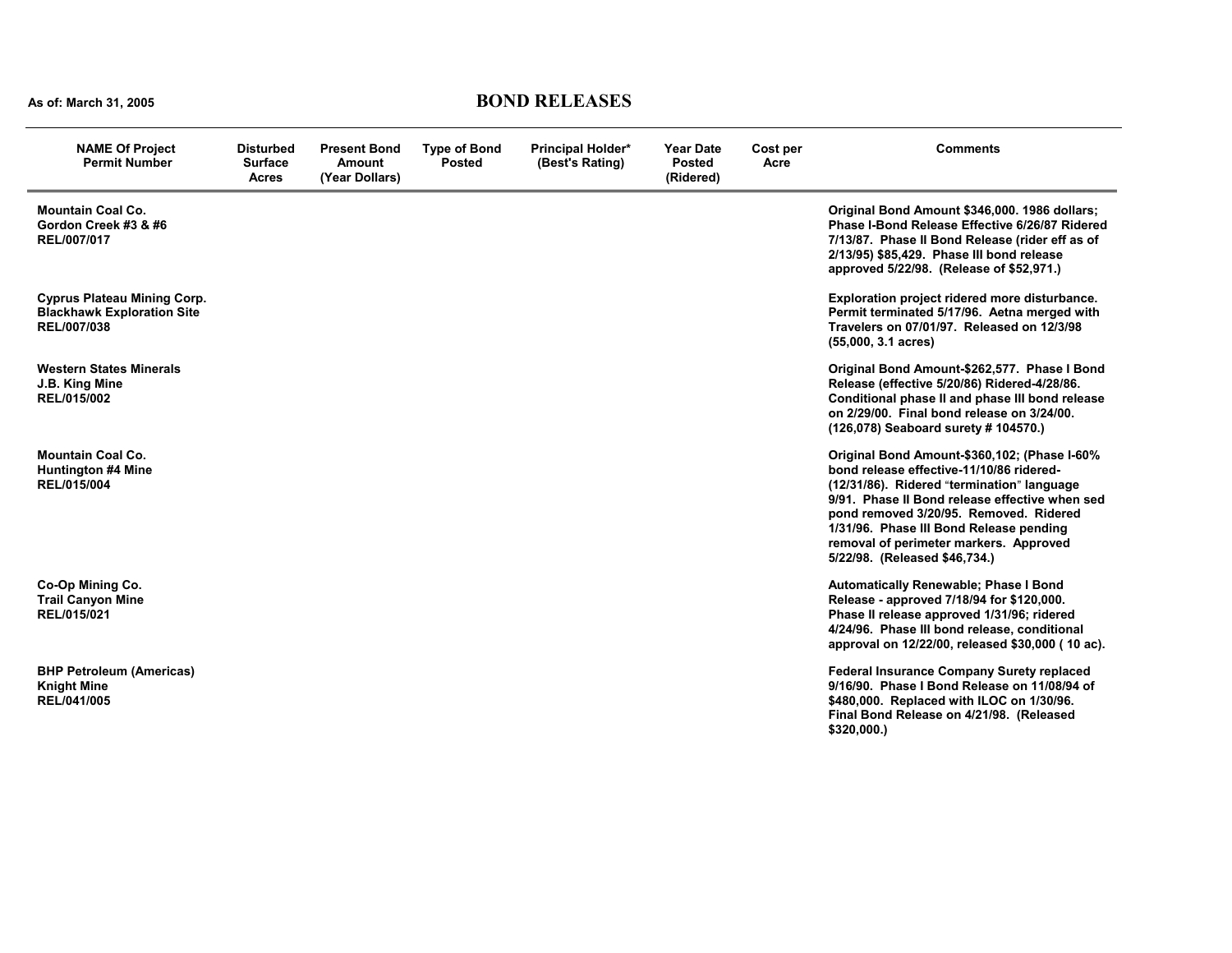### **As of: March 31, 2005 OTHER BONDS**

| <b>NAME of Project</b><br><b>Permit Number</b>                                                                             | <b>Disturbed</b><br><b>Surface</b><br><b>Acres</b> | <b>Present Bond</b><br>Amount<br>(Year Dollars)                                  | <b>Type of Bond</b><br><b>Posted</b> | <b>Principal Holder*</b><br>(Best's Rating)<br>2005    | <b>Year Date</b><br><b>Posted</b><br>(Ridered) | Cost per<br>Acre       | <b>Comments</b>                                                                                                                                                                                                                                                                                                                                                                                                                                                                                                                                                                                                                                                                                                                                                                                                                                                                                                                                                                                                                                                                                                                                                                                                                                                                                                                                                                                                                                                                                                                                                                                                                                                                                                                                                                                                                                                                                                                                                                                                                                                                              |
|----------------------------------------------------------------------------------------------------------------------------|----------------------------------------------------|----------------------------------------------------------------------------------|--------------------------------------|--------------------------------------------------------|------------------------------------------------|------------------------|----------------------------------------------------------------------------------------------------------------------------------------------------------------------------------------------------------------------------------------------------------------------------------------------------------------------------------------------------------------------------------------------------------------------------------------------------------------------------------------------------------------------------------------------------------------------------------------------------------------------------------------------------------------------------------------------------------------------------------------------------------------------------------------------------------------------------------------------------------------------------------------------------------------------------------------------------------------------------------------------------------------------------------------------------------------------------------------------------------------------------------------------------------------------------------------------------------------------------------------------------------------------------------------------------------------------------------------------------------------------------------------------------------------------------------------------------------------------------------------------------------------------------------------------------------------------------------------------------------------------------------------------------------------------------------------------------------------------------------------------------------------------------------------------------------------------------------------------------------------------------------------------------------------------------------------------------------------------------------------------------------------------------------------------------------------------------------------------|
| Trustee - Bill Bishop<br><b>Chapter 7 Bankruptcy</b><br>Lodestar Energy, Inc.<br>White Oak Mine No. 1 & No. 2<br>C/007/001 | 140.2                                              | \$3,832,000<br>(2007)<br><b>Bond amount</b><br>still<br>\$4,292,000 on<br>bond.} | <b>Surety</b>                        | <b>Frontier Insurance</b><br>Company<br>#143715<br>(E) | 07/09/99                                       | \$27,333<br>{\$30,613} | Transferred from Valley Camp 5/27/94.<br>(Disturbance in mine site, office & loadout.).<br>JWC letter of 6/19/95 will reduce bond to \$<br>3,398,000 (1999 dollars). Replaced 7/27/98.<br>Bond amount increased to \$4,292,000 for<br>permit renewal, due 8/24/99. Permit transferred<br>from White Oak Mining and Construction on<br>7/14/99. Will replace Frontier Insurance Co.<br>Request for more time on 1/22/01. Bond re-<br>evaluated from \$4,292,000 to \$3,832,000 on<br>10/5/01. Sent request to replace surety due to<br>new rules on 10/5/01, must replace by 2/9/02.<br>Frontier declared "in rehabilitation" on<br>10/15/01, not on Utah Insurance list Demand<br>letter sent on 11/7/01, must replace by 1/7/02 or<br>reclaim. Hearing held in Kentucky on 1/3/02.<br>Judge ruled and barred Division from issuing a<br>CO until 1/24/02. Agreement signed with<br><b>Bankruptcy Court, Lodestar and Division on</b><br>2/25/02. CO issued 3/12/03 for no bond. Cost<br>estimated at \$3,814,566 in 4/03 in 2007 dollars.<br>Lodestar filed Chapter 11 on 3/30/01.<br>Determination to forfeit on 5/1/2003. Filed<br>Chapter 7 on 7/15/03. Worked with Bankruptcy<br>Trustee and Frontier Insurance to stabilize site<br>- \$999,000 from Frontier to escrow on<br>10/3/2003. Work started on 10/13/2003, Ledcor<br>pulled out for the winter on December 17, 2003.<br>On August 18, 2004, Lodestar trustee, Bill,<br>Bishop, filed the master settlement between<br>various parties (including Renco and Wexford<br>and Congress and the Debtors Trustee) for<br>reclamation in a "General Settlement Fund"<br>outside of the Lodestar bankruptcy estate.<br>Utah received \$1.217 million dollars as part of<br>this Settlement Agreement. The contract with<br>Frontier contractor, was terminated by the<br>Division on September 8, 2004. VCM<br>contractors were awarded the contract for<br>reclamation at the Whiskey Creek Mine (aka<br>White Oak Mine). Reclamation work started<br>on October 4, 2004. AMR will administer the<br>reclamation work at this site. |